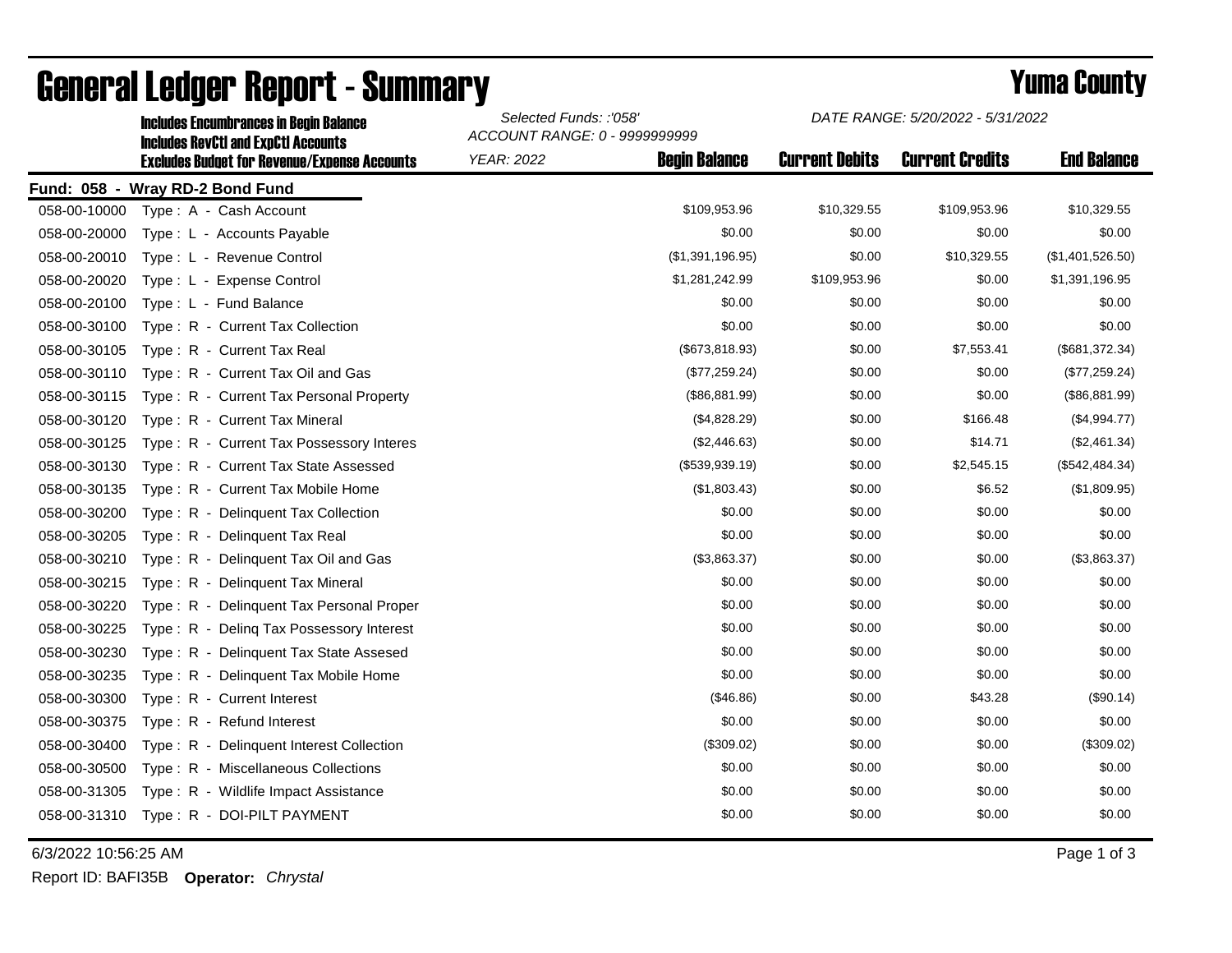|                                 | <b>Includes Encumbrances in Begin Balance</b><br><b>Includes RevCtI and ExpCtI Accounts</b> |                                                     | Selected Funds: :'058'<br>ACCOUNT RANGE: 0 - 9999999999 |                               | DATE RANGE: 5/20/2022 - 5/31/2022 |                                  |                    |
|---------------------------------|---------------------------------------------------------------------------------------------|-----------------------------------------------------|---------------------------------------------------------|-------------------------------|-----------------------------------|----------------------------------|--------------------|
|                                 |                                                                                             | <b>Excludes Budget for Revenue/Expense Accounts</b> | <b>YEAR: 2022</b>                                       | <b>Begin Balance</b>          | <b>Current Debits</b>             | <b>Current Credits</b>           | <b>End Balance</b> |
| Fund: 058 - Wray RD-2 Bond Fund |                                                                                             |                                                     |                                                         |                               |                                   |                                  |                    |
| 058-00-32100                    |                                                                                             | Type: R - Transfers In                              |                                                         | \$0.00                        | \$0.00                            | \$0.00                           | \$0.00             |
| 058-00-33000                    |                                                                                             | Type: R - Auto Tax B Collection                     |                                                         | \$0.00                        | \$0.00                            | \$0.00                           | \$0.00             |
| 058-00-33100                    |                                                                                             | Type: $R -$ Auto Tax A & F Collection               |                                                         | \$0.00                        | \$0.00                            | \$0.00                           | \$0.00             |
| 058-00-49401                    |                                                                                             | Type: X - Transfer Out                              |                                                         | \$0.00                        | \$0.00                            | \$0.00                           | \$0.00             |
| 058-00-49500                    |                                                                                             | Type: X - Checks Written / ACH Transfer             |                                                         | \$1.281.242.99                | \$109,953.96                      | \$0.00                           | \$1,391,196.95     |
|                                 |                                                                                             |                                                     | Fund: 058 - Wray RD-2 Bond Fund                         | $($ \$109,953.96)<br>Totals : | \$230,237.47                      | \$130,613,06                     | (\$10,329.55)      |
|                                 |                                                                                             | <b>Total Fund Revenues:</b>                         | \$10,329.55                                             | <b>Total Fund Expenses:</b>   | \$109,953,96                      | <b>Net Revenue Over Expense:</b> | (\$99,624.41)      |

## General Ledger Report - Summary **Summary Report - Summary**